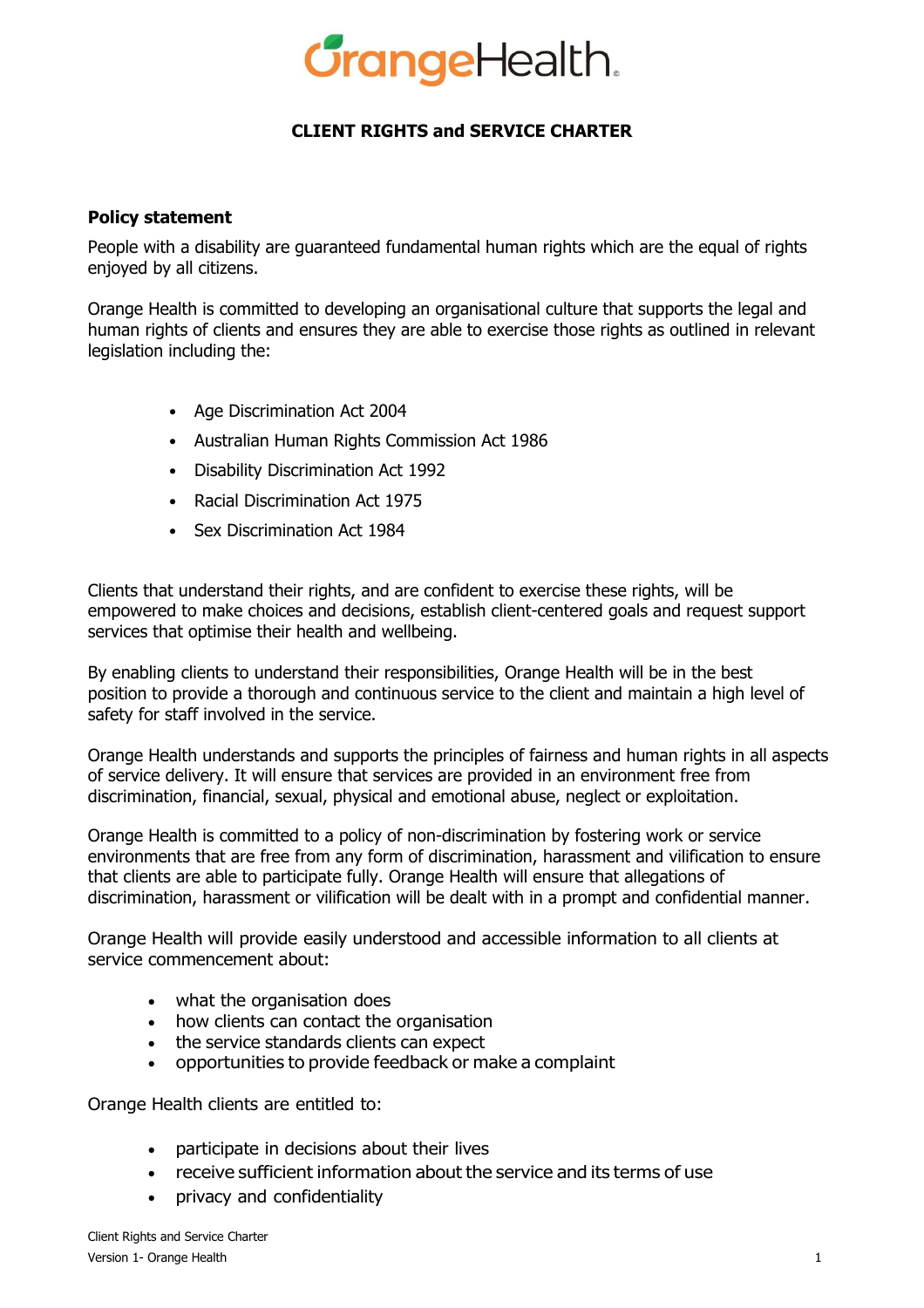# **GrangeHealth.**

- access information that the service has about them
- be treated with dignity and respect
- be free from physical, sexual, emotional and verbal abuse
- information on how to lodge a complaint if they are unhappy with any aspect of the service
- have complaints dealt with fairly and promptly
- be free from discrimination
- appeal decisions made about them and to have their appeal dealt with fairly
- a safe and healthy environment within the service and their facilities
- understand information to make informed life choices

Clients will be supported by Orange Health to exercise choice and control over their lifestyle. Clients will be informed on their rights, in a manner which is understandable:

- at the beginning/before services are delivered
- on an ongoing basis
- when their rights change

### **Orange Health Responsibilities**

The Director, CEO and Managers are responsible for guiding the organisational culture and implementing policies that support the legal and human rights of clients.

Managers are responsible for continually ensuring that staff are actively engaging in maintaining people's rights through adherence to the relevant policies and procedures.

They are responsible for ensuring that people's rights are being upheld and protected. They will do this by providing education and discussion in team environments. They will assist and guide staff to advocate for the people they support.

## **Client Rights and Responsibilities**

As an Orange Health client you have the right to:

- Be treated in a professional, courteous, and caring manner that respects and appreciates differences related to race, ethnicity, national origin, gender, sexual orientation, religion, personal values, age, disability, and economic status
- Live an independent, active, and fully productive life, regardless of the severity of disability, whether physical, mental, sensory or hidden, or whatever combination of these.
- Determine your own future, lifestyle, and life choices, and to have access to the information necessary to make your own decisions.
- Expect that your personal privacy will be respected, and confidentiality protected to the greatest extent permitted by law.
- Your autonomy being respected, including your right to intimacy and sexual expression
- Form relationships and participate in family life.

Client Rights and Service Charter Version 1- Orange Health 2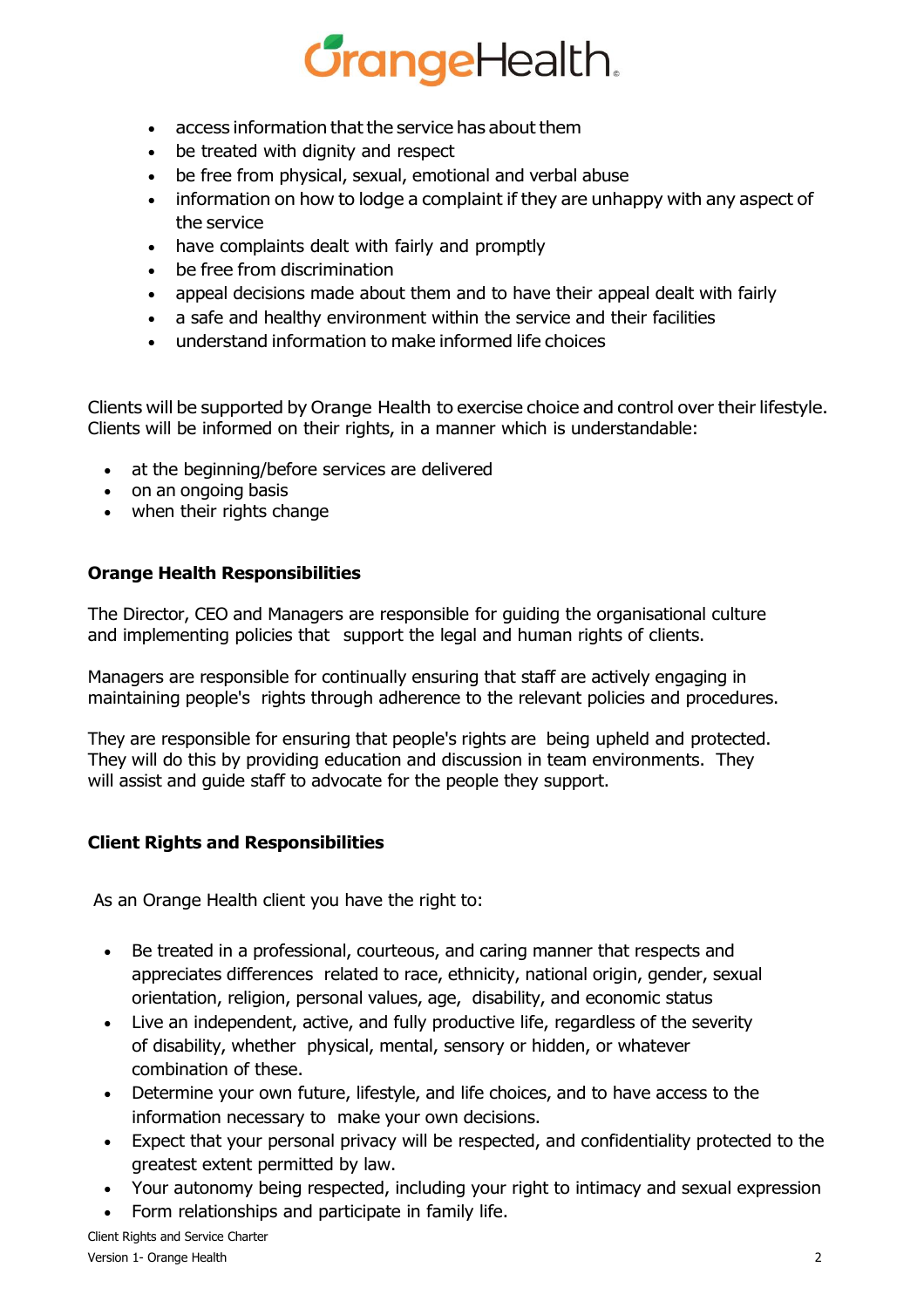# **GrangeHealth.**

- Appropriate assessment, counselling, physical and mental health care, and to the equipment, assistance and support services necessary to live a fully productive life.
- Make decisions about your medical treatment and to access the information necessary to this.
- Communication and information, available in an accessible format appropriate to the individual, enabling full and independent participation in society and underpinning the exercise of all other rights.
- Equality of opportunity in all aspects of social, recreational and cultural life.
- Education provision suited to your individual needs.
- Personal mobility and to live in an environment free of physical, information and communication barriers.
- Appropriate housing, which meets your need to live as independently as possible.
- An income that provides for the necessities of life, taking into account individuals different needs.
- Training and employment without discrimination and with proper regard to your abilities and choices
- Challenge and to seek changes in attitudes and perceptions which limit your participation in all aspects of community life.
- Legal representation and equal protection under the law.
- Protection from discrimination in all areas, including the legal system itself.
- Choose to use or not to use our services.
- Make a complaint about the service received from Orange Health and expect that this complaint will be investigated appropriately.
- View information about you held by the organisation with reasonable notice.
- Be consulted and participate in decisions concerning the type of assistance you receive and the manner in which it is provided.

As a client of Orange Health you have a responsibility to:

- Be respectful of the rights and needs of others, including Orange Health staff, volunteers and other clients.
- Be respectful of Orange Health property and contribute to providing a safe working environment for Orange Health staff.
- Maintain confidentiality regarding information about other clients or participants in services offered by Orange Health.
- Provide accurate information about yourself in order to receive the best service.
- Care for your own health and well-being as far as possible.
- Inform us if your needs or circumstances change.